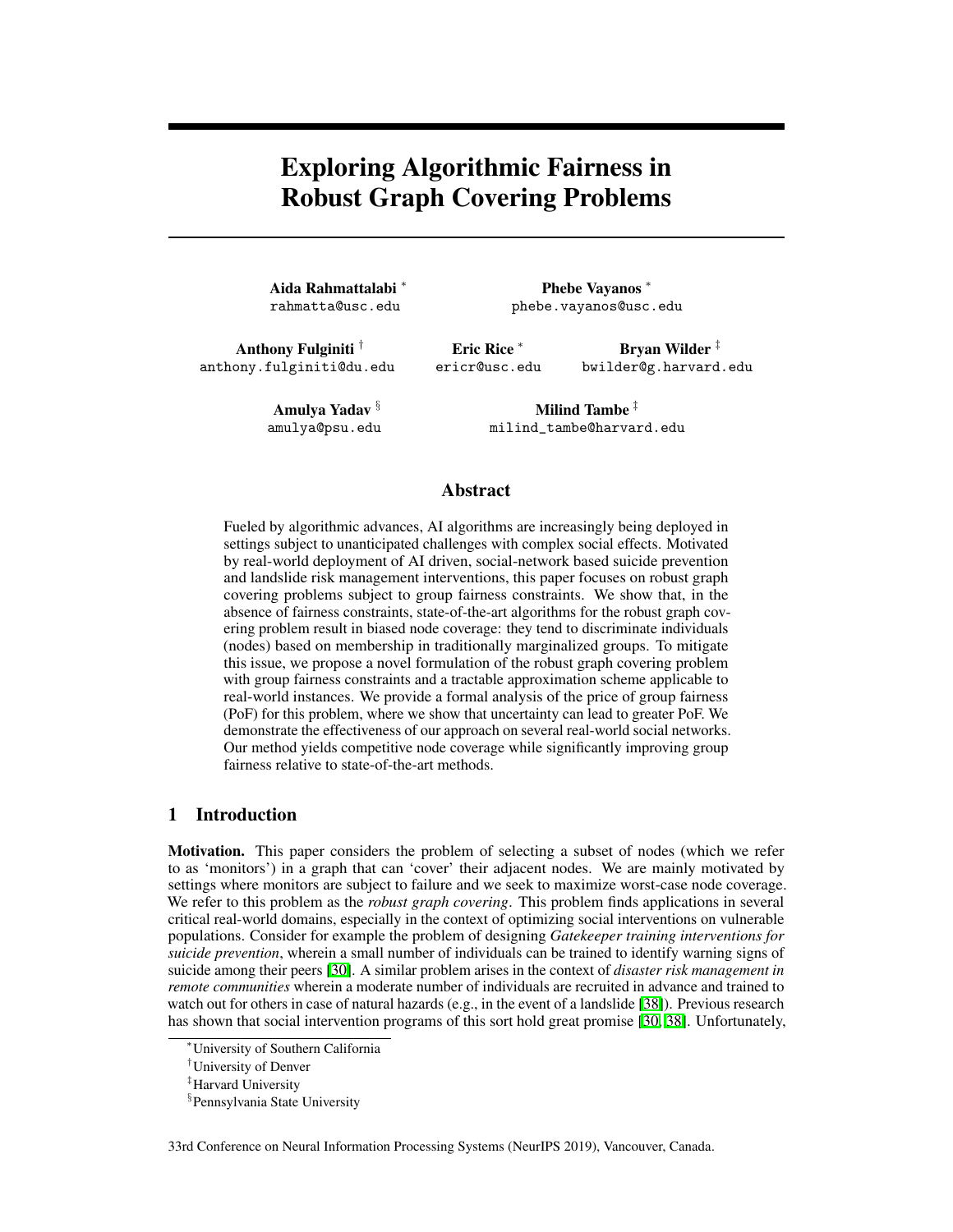<span id="page-1-0"></span>

| Network Name     | Network Size | Worst-case coverage of individuals by racial group $(\%)$ |       |          |       |       |  |  |
|------------------|--------------|-----------------------------------------------------------|-------|----------|-------|-------|--|--|
|                  |              | White                                                     | Black | Hispanic | Mixed | Other |  |  |
| SPY1             | 95           | 70                                                        | 36    |          | 86    | 94    |  |  |
| SPY <sub>2</sub> | 117          | 78                                                        |       | 42       | 76    | 67    |  |  |
| SPY3             | 118          | 88                                                        |       | 33       | 95    | 69    |  |  |
| MFP1             | 165          | 96                                                        | 77    | 69       | 73    | 28    |  |  |
| MFP2             | 182          | 44                                                        | 85    | 70       |       | 72    |  |  |

Table 1: Racial discrimination in node coverage resulting from applying the algorithm in [\[43\]](#page-11-1) on real-world social networks from two homeless drop-in centers in Los Angeles, CA [\[4\]](#page-9-0), when 1/3 of nodes (individuals) can be selected as monitors, out of which at most 10% will fail. The numbers correspond to the worst-case percentage of covered nodes across all monitor availability scenarios.

in these real-world domains, intervention agencies often have very limited resources, e.g., moderate number of social workers to conduct the intervention, small amount of funding to cover the cost of training. This makes it essential to target the right set of monitors to cover a maximum number of nodes in the network. Further, in these interventions, the performance and availability of individuals (monitors) is *unknown* and *unpredictable*. At the same time, robustness is desired to guarantee high coverage even in worst-case settings to make the approach suitable for deployment in the open world.

Robust graph covering problems similar to the one we consider here have been studied in the literature, see e.g.,  $[19, 43]$  $[19, 43]$  $[19, 43]$ . Yet, a major consideration distinguishes our problem from previous work: namely, the need for fairness. Indeed, when deploying interventions in the open world (especially in sensitive domains impacting life and death like the ones that motivate this work), care must be taken to ensure that algorithms do not discriminate among people with respect to protected characteristics such as race, ethnicity, disability, etc. In other words, we need to ensure that independently of their group, individuals have a high chance of being covered, a notion we refer to as *group fairness*.

To motivate our approach, consider deploying in the open world a state-of-the art algorithm for robust graph covering (which does not incorporate fairness considerations). Specifically, we apply the solutions provided by the algorithm from  $[43]$  on five real-world social networks. The results are summarized in Table  $\overline{1}$  where, for each network, we report its size and the worst-case coverage by racial group. In all instances, there is significant disparity in coverage across racial groups. As an example, in network SPY1 36% of Black individuals are covered in the worst-case compared to 70% (resp. 78%) of White (resp. Mixed race) individuals. Thus, when maximizing coverage without fairness, (near-)optimal interventions end up mirroring any differences in degree of connectedness of different groups. In particular, well-connected groups at the center of the network are more likely to be covered (protected). Motivated by the desire to support those that are the less well off, we employ ideas from *maximin fairness* to improve coverage of those groups that are least likely to be protected.

Proposed Approach and Contributions. We investigate the *robust graph covering problem with fairness constraints*. Formally, given a social network, where each node belongs to a group, we consider the problem of selecting a subset of *I* nodes (monitors), when at most *J* of them may fail. When a node is chosen as a monitor and does not fail, all of its neighbors are said to be 'covered' and we use the term 'coverage' to refer to the total number of covered nodes. Our objective is to maximize worst-case coverage when any *J* nodes may fail, while ensuring fairness in coverage across groups. We adopt maximin fairness from the Rawlsian theory of justice [\[39\]](#page-11-2) as our fairness criterion: we aim to maximize the utility of the groups that are worse-off. To the best of our knowledge, ours is the first paper enforcing fairness constraints in the context of graph covering subject to node failure.

We make the following contributions: *(i)* We achieve maximin group fairness by incorporating constraints inside a robust optimization model, wherein we require that at least a fraction *W* of each group is covered, in the worst-case; *(ii)* We propose a novel two-stage robust optimization formulation of the problem for which near-optimal conservative approximations can be obtained as a moderately-sized mixed-integer linear program (MILP). By leveraging the decomposable structure of the resulting MILP, we propose a Benders' decomposition algorithm augmented with symmetry breaking to solve practical problem sizes; *(iii)* We present the first study of price of group fairness (PoF), i.e., the loss in coverage due to fairness constraints in the graph covering problem subject to node failure. We provide upper bounds on the PoF for Stochastic Block Model networks, a widely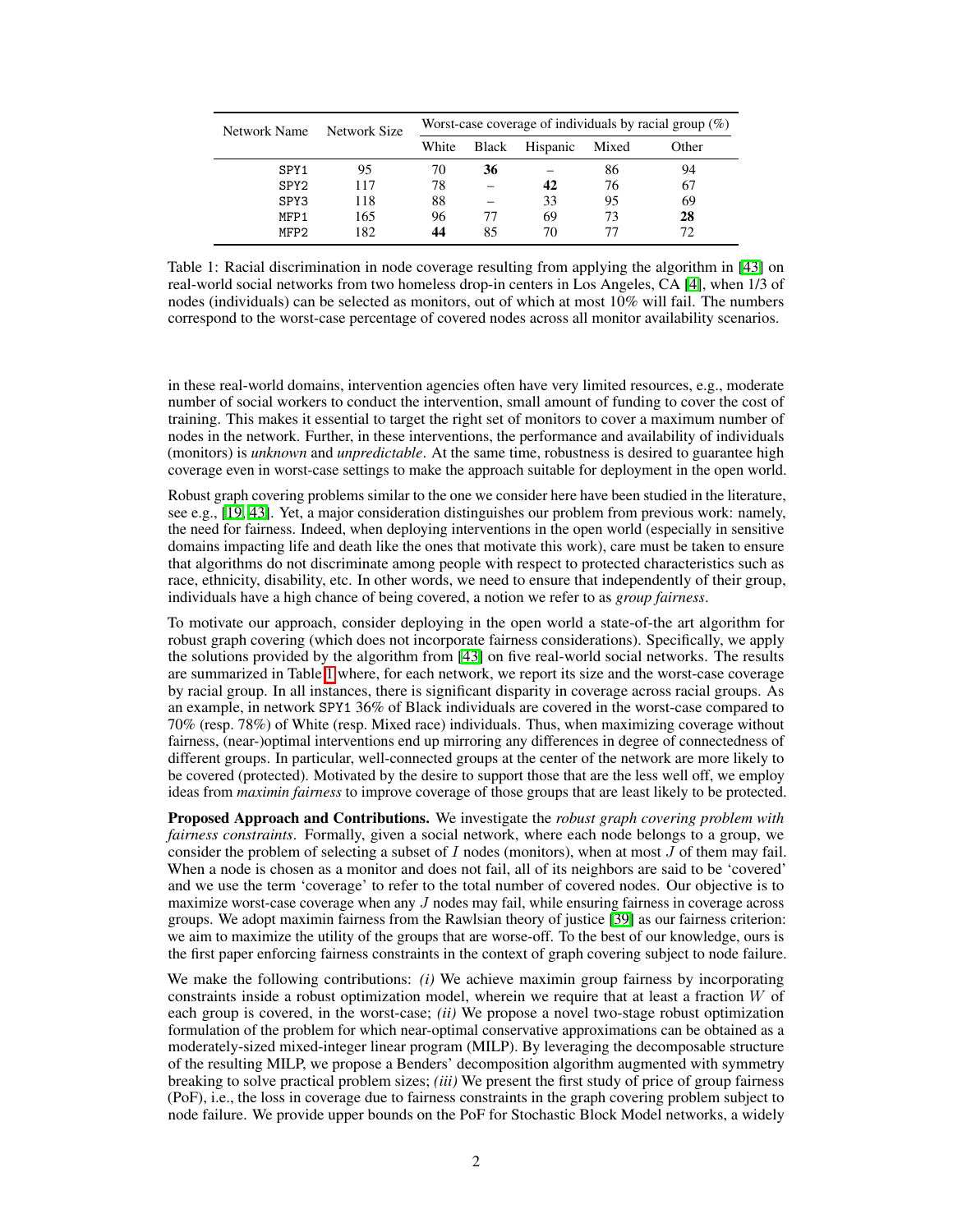studied model of networks with community structure; *(iv)* Finally, we demonstrate the effectiveness of our approach on several real-world social networks of homeless youth. Our method yields competitive node coverage while significantly improving group fairness relative to state-of-the-art methods.

Related Work. Our paper relates to three streams of literature which we review.

*Algorithmic Fairness.* With increase in deployments of AI, OR, and ML algorithms for decision and policy-making in the open world has come increased interest in algorithmic fairness. A large portion of this literature is focused on resource allocation systems, see e.g.,  $[13, 31, 47]$  $[13, 31, 47]$  $[13, 31, 47]$  $[13, 31, 47]$  $[13, 31, 47]$ . Group fairness in particular has been studied in the context of resource allocation problems  $[22, 40, 41]$  $[22, 40, 41]$  $[22, 40, 41]$  $[22, 40, 41]$  $[22, 40, 41]$ . A nascent stream of work proposes to impose fairness by means of constraints in an optimization problem, an approach we also follow. This is for example proposed in  $\left[\prod_{n=1}^{\infty}$  and in  $\left[\frac{1}{2}\right]$  for machine learning, resource allocation, and matching problems, respectively. Several authors have studied the price of fairness. In [\[13\]](#page-9-1), the authors provide bounds for maximin fair optimization problems. Their approach is restricted to convex and compact utility sets. In  $[6]$ , the authors study price of fairness for indivisible goods with additive utility functions. In our graph covering problem, this property does not hold. Several authors have investigated notions of fairness under uncertainty, see e.g,  $[5, 27, 34, 47]$  $[5, 27, 34, 47]$  $[5, 27, 34, 47]$  $[5, 27, 34, 47]$  $[5, 27, 34, 47]$  $[5, 27, 34, 47]$  $[5, 27, 34, 47]$ . These papers all assume full distributional information about the uncertain parameters and cannot be employed in our setting where limited data is available about node availability. Motivated by data scarcity, we take a robust optimization approach to model uncertainty which does not require distributional information. This problem is highly intractable due to the combinatorial nature of both the decision and uncertainty spaces. When fair solutions are hard to compute, "approximately fair" solutions have been considered  $[31]$ . In our work, we adopt an approximation scheme. As such, our approach falls under the "approximately fair" category. Recently, several authors have emphasized the importance of fairness when conducting interventions in socially sensitive settings, see e.g.,  $[3, 32, 42]$  $[3, 32, 42]$  $[3, 32, 42]$  $[3, 32, 42]$  $[3, 32, 42]$ . Our work most closely relates to  $[42]$ , wherein the authors propose an algorithmic framework for fair influence maximization. We note that, in their work, nodes are not subject to failure and therefore their approach does not apply in our context.

*Submodular Optimization.* One can view the group-fair maximum coverage problem as a multiobjective optimization problem, with the coverage of each community being a separate objective. In the deterministic case, this problem reduces to the multi-objective submodular optimization problem  $[21]$ , as coverage has the submodularity (diminishing returns) property. In addition, moderately sized problems of this kind can be solved optimally using integer programming technology. However, when considering uncertainty in node performance/availability, the objective function loses the submodularity property while exact techniques fail to scale to even moderate problem sizes. Thus, existing (exact or approximate) approaches do not apply. Our work more closely relates to the robust submodular optimization literature. In  $\Box$   $\Box$   $\Box$ , the authors study the problem of choosing a set of up to  $I$  items, out of which  $J$  fail (which encompasses as a special case the robust graph covering problem *without* fairness constraints). They propose a greedy algorithm with a constant (0.387) approximation factor, valid for  $J = o(\sqrt{I})$ , and  $J = o(I)$ , respectively. Finally, in  $\boxed{43}$ , the authors propose another greedy algorithm with a general bound based on the curvature of the submodular function. These heuristics, although computationally efficient, are coverage-centered and do not take fairness into consideration. Thus, they may lead to discriminatory outcomes, see Table  $\Pi$ .

*Robust Optimization.* Our solution approach closely relates to the robust optimization paradigm which is a computationally attractive framework for obtaining equivalent or conservative approximations based on duality theory, see e.g.,  $\sqrt{2}$ ,  $\sqrt{10}$ ,  $\sqrt{46}$ . Indeed, we show that the robust graph covering problem can be written as a two-stage robust problem with binary second-stage decisions which is highly intractable in general [\[14\]](#page-9-10). One stream of work proposes to restrict the functional form of the recourse decisions to functions of benign complexity  $\boxed{12}$ ,  $\boxed{15}$ . Other works rely on partitioning the uncertainty set into finite sets and applying constant decision rules on each partition  $[15, 17, 29, 36, 45]$  $[15, 17, 29, 36, 45]$  $[15, 17, 29, 36, 45]$  $[15, 17, 29, 36, 45]$  $[15, 17, 29, 36, 45]$  $[15, 17, 29, 36, 45]$  $[15, 17, 29, 36, 45]$  $[15, 17, 29, 36, 45]$  $[15, 17, 29, 36, 45]$ . The last stream of work investigates the so-called *K*-adaptability counterpart [\[11,](#page-9-13) [20,](#page-10-11) [29,](#page-10-10) [37,](#page-11-11) [44\]](#page-11-12), in which *K* candidate policies are chosen in the first stage and the best of these policies is selected *after* the uncertain parameters are revealed. Our paper most closely relates to  $[29, 37]$  $[29, 37]$  $[29, 37]$ . In  $[29]$ , the authors show that for bounded polyhedral uncertainty sets, linear two-stage robust optimization problems can be approximately reformulated as MILPs. Paper [\[37\]](#page-11-11) extends this result to a special case of discrete uncertainty sets. We prove that we can leverage this approximation to reformulate robust graph covering problem with fairness constraints *exactly* for a much larger class of discrete uncertainty sets.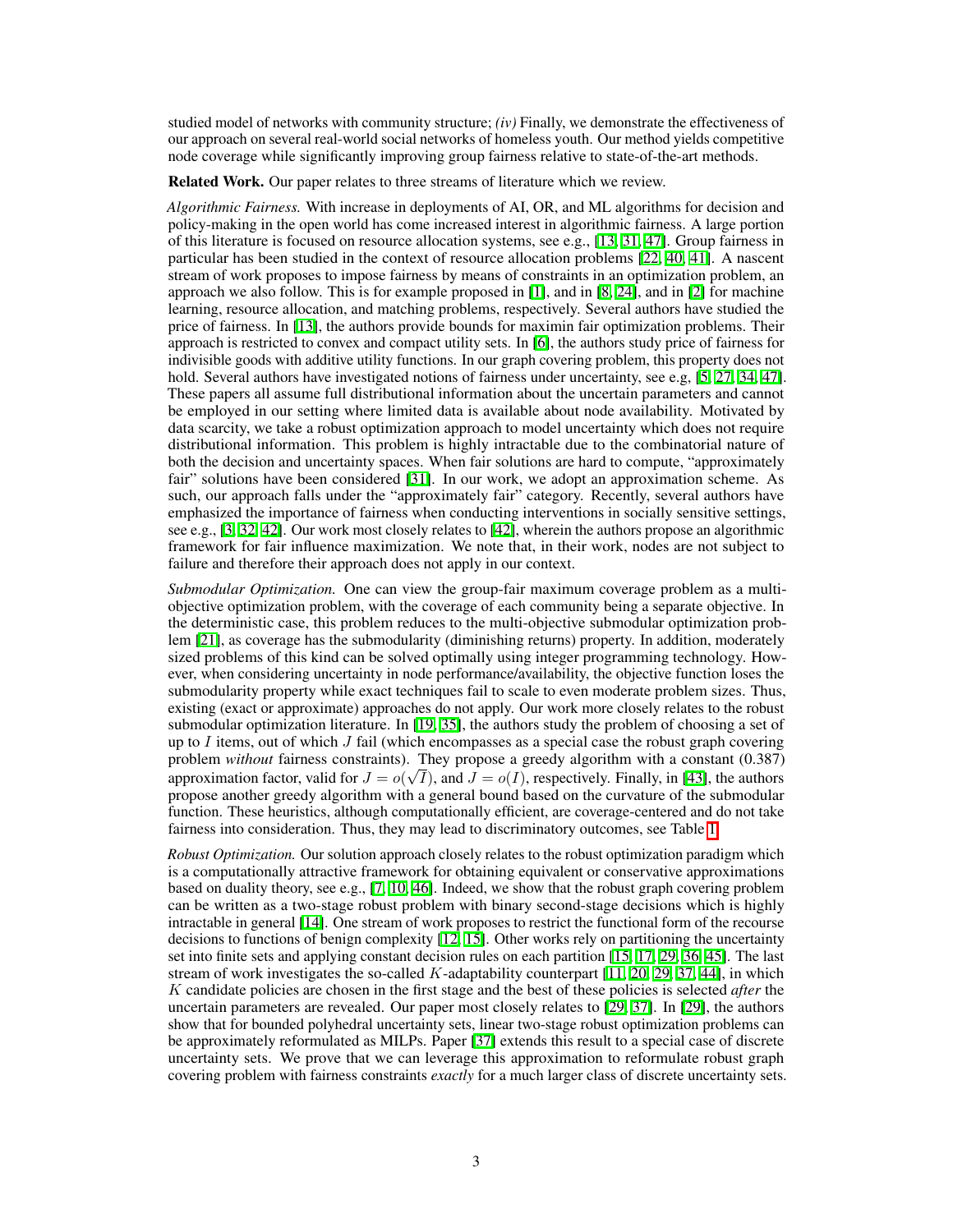### <span id="page-3-2"></span>2 Fair and Robust Graph Covering Problem

We model a social network as a directed graph  $\mathcal{G} = (\mathcal{N}, \mathcal{E})$ , in which  $\mathcal{N} := \{1, \ldots, N\}$  is the set of all nodes (individuals) and  $\mathcal E$  is the set of all edges (social ties). A directed edge from  $\nu$  to *n* exists, i.e.,  $(\nu, n) \in \mathcal{E}$ , if node *n* can be covered by  $\nu$ . We use  $\delta(n) := {\nu \in \mathcal{N} : (\nu, n) \in \mathcal{E}}$  to denote the set of neighbors (friends) of *n* in  $G$ , i.e., the set of nodes that can cover node *n*. Each node  $n \in \mathcal{N}$ is characterized by a set of attributes (protected characteristics) such as age, race, gender, etc., for which fair treatment is important. Based on these node characteristics, we partition  $N$  into  $C$  disjoint groups  $\mathcal{N}_c$ ,  $c \in \mathcal{C} := \{1, \ldots, C\}$ , such that  $\cup_{c \in \mathcal{C}} \mathcal{N}_c = \mathcal{N}$ .

We consider the problem of selecting a set of *I* nodes from  $N$  to act as 'peer-monitors' for their neighbors, given that the availability of each node is unknown a-priori and at most *J* nodes may fail (be unavailable). We encode the choice of monitors using a binary vector *x* of dimension *N* whose *n*th element is one iff the *n*th node is chosen. We require  $x \in \mathcal{X} := \{x \in \{0,1\}^N : e^{\top} x \leq I\}$ , where **e** is a vector of all ones of appropriate dimension. Accordingly, we encode the (uncertain) node availability using a binary vector  $\xi$  of dimension *N* whose *n*th element equals one iff node *n* does not fail (is available). Given that data available to inform the distribution of  $\xi$  is typically scarce, we avoid making distributional assumptions on  $\xi$ . Instead, we view uncertainty as deterministic and set based, in the spirit of robust optimization  $\boxed{7}$ . Thus, we assume that  $\xi$  can take-on any value from the set  $\Xi$  which is often referred to as the *uncertainty set* in robust optimization. The set  $\Xi$  may for example conveniently capture failure rate information. Thus, we require  $\xi \in \Xi := {\{\xi \in \{0,1\}^N : e^{\top} (e - \xi) \leq J\}}$ . A node *n* is counted as 'covered' if at least one of its neighbors is a monitor and does not fail (is available). We let  $y_n(x,\xi)$  denote if *n* is covered for the monitor choice x and node availability  $\xi$ .

$$
\boldsymbol{y}_n(\boldsymbol{x}, \boldsymbol{\xi}) := \mathbb{I}\left(\sum_{\nu \in \delta(n)} \boldsymbol{\xi}_{\nu} \boldsymbol{x}_{\nu} \geq 1\right).
$$

The coverage is then expressible as  $F_{\mathcal{G}}(x,\xi) := e^{\top}y(x,\xi)$ . The *robust covering problem* which aims to maximize the worst-case (minimum) coverage under node failures can be written as

<span id="page-3-0"></span>
$$
\max_{\boldsymbol{x}\in\mathcal{X}}\ \min_{\boldsymbol{\xi}\in\Xi}\ F_{\mathcal{G}}(\boldsymbol{x},\boldsymbol{\xi}).\tag{RC}
$$

Problem ( $\overline{\mathcal{R}\mathcal{C}}$ ) ignores fairness and may result in discriminatory coverage with respect to (protected) node attributes, see Table  $\Pi$ . We thus propose to augment the robust covering problem with fairness constraints. Specifically, we propose to achieve max-min fairness by imposing fairness constraints on each group's coverage: we require that at least a fraction *W* of nodes from each group be covered. In  $[42]$ , the authors show that by conducting a binary search for the largest *W* for which fairness constraints are satisfied for all groups, the max-min fairness optimization problem is equivalent to the one with fairness constraints. Thus, we write the *robust covering problem with fairness constraints* as

$$
\left\{\max_{\boldsymbol{x}\in\mathcal{X}}\ \min_{\boldsymbol{\xi}\in\Xi}\ \sum_{c\in\mathcal{C}}F_{\mathcal{G},c}(\boldsymbol{x},\boldsymbol{\xi})\ :\ F_{\mathcal{G},c}(\boldsymbol{x},\boldsymbol{\xi})\geq W|\mathcal{N}_c| \quad \forall c\in\mathcal{C},\ \forall \boldsymbol{\xi}\in\Xi\right\},\tag{RCfair}
$$

where  $F_{\mathcal{G},c}(\mathbf{x}, \boldsymbol{\xi}) := \sum_{n \in \mathcal{N}_c} y_n(\mathbf{x}, \boldsymbol{\xi})$  is the coverage of group  $c \in \mathcal{C}$ . Note that if  $|\mathcal{C}| = 1$ , Problem ( $\overline{RC_{fair}}$  $\overline{RC_{fair}}$  $\overline{RC_{fair}}$ ) reduces to Problem ( $\overline{RC}$ ), and if  $\Xi = \{e\}$ , Problem ( $\overline{RC_{fair}}$ ) reduces to the deterministic covering problem with fairness constraints. We emphasize that our approach can handle fairness with respect to more than one protected attribute by either: *(a)* partitioning the network based on joint values of the protected attributes and imposing a max-min fairness constraint for each group; or *(b)* imposing max-min fairness constraints for each protected attribute separately. Problem  $(\overline{RC_{\text{fair}}})$  is computationally hard due to the combinatorial nature of both the uncertainty and decision spaces. Lemma  $\prod$  characterizes its complexity. Proofs of all results are in the supplementary document.

<span id="page-3-1"></span>Lemma 1. *Problem* (*RC*[fair\)](#page-3-0) *is N P-hard.*

### 3 Price of Group Fairness

In Section  $\boxed{2}$ , we proposed a novel formulation of the robust covering problem incorporating fairness constraints, Problem (*RC*[fair\)](#page-3-0). Unfortunately, adding fairness constraints to Problem (*[RC](#page-3-0)*) comes at a price to overall worst-case coverage. In this section, we study this *price of group fairness*.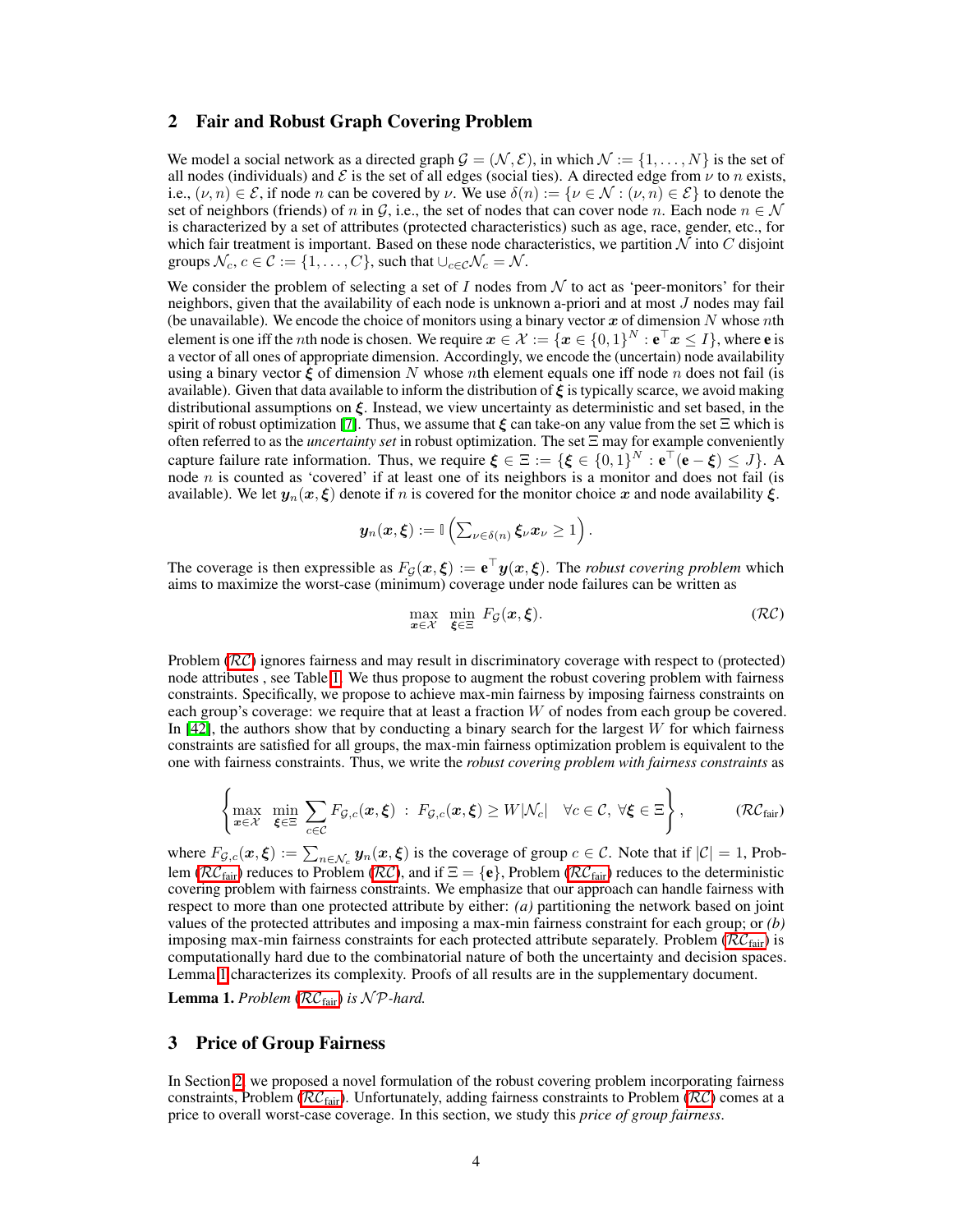Definition 1. *Given a graph G, the Price of Group Fairness* PoF(*G,I,J*) *is the ratio of the coverage loss due to fairness constraints to the maximum coverage in the absence of fairness constraints, i.e.,*

$$
PoF(\mathcal{G}, I, J) := 1 - \frac{OPT^{\text{fair}}(\mathcal{G}, I, J)}{OPT(\mathcal{G}, I, J)},
$$
\n(1)

*where*  $OPT^{\text{fair}}(\mathcal{G}, I, J)$  *and*  $OPT(\mathcal{G}, I, J)$  *denote the optimal objective values of Problems* (*RC*<sub>fair</sub>) *and* (*[RC](#page-3-0)*)*, respectively, when I monitors can be chosen and at most J of them may fail.*

In this work, we are motivated by applications related to social networks, where it has been observed that people with similar (protected) characteristics tend to interact more frequently with one another, forming friendship groups (communities). This phenomenon, known as *homophily* [\[33\]](#page-10-12), has been observed for characteristics such as race, gender, education, etc. $[23]$ . This motivates us to study the PoF in Stochastic Block Model (SBM) networks  $[26]$ , a widely accepted model for networks with community structure. In SBM networks, nodes are partitioned into *C* disjoint communities  $N_c$ ,  $c \in \mathcal{C}$ . Within each community *c*, an edge between two nodes is present independently with probability  $p_c^{\text{in}}$ . Between a pair of communities *c* and  $c' \in C$ , edges exist independently with probability  $p_{cc'}^{\text{out}}$  and we typically have  $p_c^{\text{in}} > p_{cc'}^{\text{out}}$  to capture homophily. Thus, SBM networks are very adequate models for our purpose. We assume w.l.o.g. that the communities are labeled such that:  $|\mathcal{N}_1| \leq \ldots \leq |\mathcal{N}_C|$ .

**Deterministic Case.** We first study the PoF in the deterministic case for which  $J = 0$ . Lemma 2 shows that there are worst-case networks for which PoF can be arbitrarily bad.

**Lemma 2.** *Given*  $\epsilon > 0$ *, there exists a budget I and a network G with*  $N \geq \frac{4}{\epsilon} + 3$  *nodes such that*  $\text{PoF}(\mathcal{G}, I, 0) \geq 1 - \epsilon.$ 

Fortunately, as we will see, this pessimistic result is not representative of the networks that are seen in practice. We thus investigate the loss in expected coverage due to fairness constraints, given by

$$
\overline{\text{PoF}}(I,J) := 1 - \frac{\mathbb{E}_{\mathcal{G} \sim \text{SBM}}[\text{OPT}^{\text{fair}}(\mathcal{G}, I, J)]}{\mathbb{E}_{\mathcal{G} \sim \text{SBM}}[\text{OPT}(\mathcal{G}, I, J)]}.
$$
\n(2)

We emphasize that we investigate the loss in the expected coverage rather than the expected PoF for analytical tractability reasons. We make the following assumptions about SBM network.

<span id="page-4-0"></span>Assumption 1. For all communities  $c \in \mathcal{C}$ , the probability of an edge between two individuals in the *community is inversely proportional to the size of the community, i.e.,*  $p_c^{\text{in}} = \Theta(|\mathcal{N}_c|^{-1})$ *.* 

<span id="page-4-1"></span>**Assumption 2.** For any two communities  $c, c' \in \mathcal{C}$ , the probability of an edge between two nodes  $n \in \mathcal{N}_c$  *and*  $\nu \in \mathcal{N}_{c'}$  *is*  $p_{cc'}^{\text{out}} = O((|\mathcal{N}_c| \log^2 |\mathcal{N}_c|)^{-1})$ *.* 

Assumption 1 is based on the observation that social networks are usually sparse. This means that most individuals do not form too many links, even if the size of the network is very large. Sparsity is characterized in the literature by the number of edges being proportional to the number of nodes which is the direct result of Assumption  $\boxed{1}$  Assumption  $\boxed{2}$  is necessary for meaningful community structure in the network. We now present results for the upper bound on  $\overline{PoF}$  in SBM networks.

<span id="page-4-2"></span>**Proposition 1.** *Consider an SBM network model with parameters*  $p_c^{\text{in}}$  *and*  $p_{cc'}^{\text{out}}$ ,  $c, c' \in \mathcal{C}$ , satisfying *Assumptions*  $\overline{I}$  *and*  $\overline{2}$ *l If*  $I = O(\log N)$ *, then* 

$$
\overline{\text{PoF}}(I,0) = 1 - \frac{\sum_{c \in \mathcal{C}} |\mathcal{N}_c|}{\sum_{c \in \mathcal{C}} |\mathcal{N}_c| d(\mathcal{C})/d(c)} - o(1), \text{ where } d(c) := \log |\mathcal{N}_c| (\log \log |\mathcal{N}_c|)^{-1}.
$$

*Proof Sketch.* First, we show that under Assumption  $\Pi$ , the coverage within each community is the sum of the degrees of the monitoring nodes. Then, using the assumption on *I* in the premise of the proposition (which can be interpreted as a "small budget assumption"), we evaluate the maximum coverage within each community. Next, we show that between-community coverage is negligible compared to within-community coverage. Thus, we determine the distribution of the monitors, in the presence and absence of fairness constraints. PoF is computed based on the these two quantities.  $\blacksquare$ 

Uncertain Case. Here, imposing fairness is more challenging as we do not know a-priori which nodes may fail. Thus, we must ensure that fairness constraints are satisfied under all failure scenarios.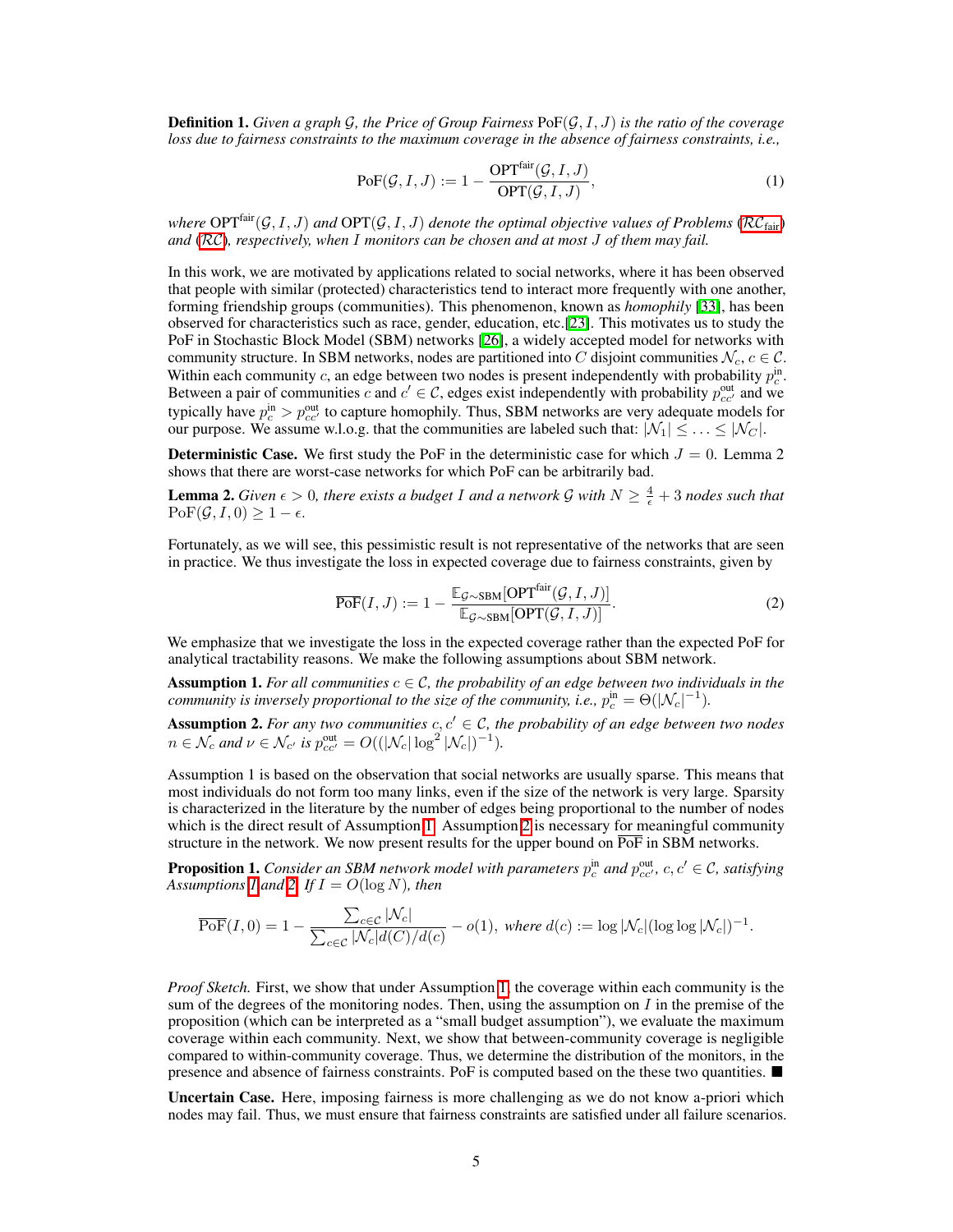**Proposition 2.** *Consider an SBM network model with parameters*  $p_c^{\text{in}}$  *and*  $p_{cc'}^{\text{out}}$ ,  $c, c' \in \mathcal{C}$ , satisfying *Assumptions*  $\overline{I}$  *and*  $\overline{2}$  *If*  $I = O(\log N)$ *, then* 

$$
\overline{\text{PoF}}(I, J) = 1 - \frac{\eta \sum_{c \in C} |\mathcal{N}_c|}{(I - J) \times d(C)} - \frac{J \sum_{c \in C \setminus \{C\}} d(c)}{(I - J) \times d(C)} - o(1),
$$
  
in Proposition  $\vert I \vert$  and  $\eta := (I - CJ) \left( \sum_{c \in C} |\mathcal{N}_c| / d(c) \right)^{-1}$ .

*where*  $d(c)$  *is as in Proposition*  $\boxed{l}$  and  $\eta := (I - CJ) \left( \sum_{c \in C} |\mathcal{N}_c|/d(c) \right)^{-1}$ 

*Proof Sketch.* The steps of the proof are similar to those in the proof of Proposition  $\prod$  with the difference that, under uncertainty, monitors should be distributed such that the fairness constraints are satisfied even after *J* nodes fail. Thus, we quantify a minimum number of monitors that should be allocated to each community. We then determine the worst-case coverage both in the presence and absence of fairness constraints. PoF is computed based on these two quantities.  $\blacksquare$ 

Propositions 1 and 2 show how PoF changes with the relative sizes of the communities for the deterministic and uncertain cases, respectively. Our analysis shows that without fairness, one should place all the monitors in the biggest community. Under a fair allocation however monitors are more evenly distributed (although larger communities still receive a bigger share). Figure  $\boxed{1}$  illustrates the PoF results in the case of two communities for different failure rates  $\gamma$  ( $J = \gamma I$ ), ignoring the  $o(.)$  order terms. We keep the size of the first (smaller) community fixed and vary the size of the larger community. In both cases, if  $|\mathcal{N}_1| = |\mathcal{N}_2|$ , the PoF is zero since uniform distribution of monitors is optimal. As  $|\mathcal{N}_2|$  increases, the PoF increases in both cases. Further increases in  $|\mathcal{N}_2|$  result in a decrease in the PoF for the deterministic case: under a fair allocation, the bigger community receives a higher share of monitors which is aligned with the total coverage objective. Under uncertainty however, the PoF is non-decreasing: to guarantee fairness, additional monitors must be allocated to the smaller groups. This also explains why PoF increases with  $\gamma$ .

<span id="page-5-0"></span>

Figure 1: PoF in the uncertain (top) and deterministic (bottom) settings for SBM networks consisting of two communities  $(C = \{1, 2\})$  where the size of the first community is fixed at  $|\mathcal{N}_1| = 20$  and the size of the other community is increased from  $|\mathcal{N}_2| = 20$  to 10,000. In the uncertain setting,  $\gamma$ denotes the fraction of nodes that fail.

#### 4 Solution Approach

Given the intractability of Problem  $(\overline{RC_{fair}})$ , see Lemma  $\overline{1}$ , we adopt a conservative approximation approach. To this end, we proceed in three steps. First, we note that a difficulty of Problem  $(\overline{RC_{\text{fair}}})$  is the discontinuity of its objective function. Thus, we show that  $(\overline{RC}_{fair})$  can be formulated equivalently as a *two-stage* robust optimization problem by introducing a *fictitious* counting phase *after*  $\xi$  is revealed. Second, we propose to approximate this decision made in the counting phase (which decides, for each node, whether it is or not covered). Finally, we demonstrate that the resulting approximate problem can be formulated equivalently as a moderately sized MILP, wherein the trade-off between suboptimality and tractability can be controlled by a single design parameter.

**Equivalent Reformulation.** For any given choice of  $x \in \mathcal{X}$  and  $\xi \in \Xi$ , the objective  $F_G(x,\xi)$  can be explicitly expressed as the optimal objective value of a covering problem. As a result, we can express (*RC*[fair\)](#page-3-0) equivalently as the two-stage *linear* robust problem

<span id="page-5-1"></span>
$$
\max_{\boldsymbol{x}\in\mathcal{X}}\min_{\boldsymbol{\xi}\in\Xi}\max_{\boldsymbol{y}\in\mathcal{Y}}\left\{\sum_{n\in\mathcal{N}}\boldsymbol{y}_n\;:\boldsymbol{y}_n\leq\sum_{\nu\in\delta(n)}\boldsymbol{\xi}_{\nu}\boldsymbol{x}_{\nu},\;\forall n\in\mathcal{N}\right\},\tag{3}
$$

see Proposition [3](#page-6-0) below. The second-stage binary decision variables  $y \in \mathcal{Y} := \{y \in \{0,1\}^N : \sum_{n \in \mathcal{N}} y_n \ge W |\mathcal{N}_c|, \forall c \in \mathcal{C}\}\$  admit a very natural interpretation: at an optimal solution,  $y_n = 1$  if and only if node *n* is covered. Henceforth, we refer to *y* as a *covering scheme*.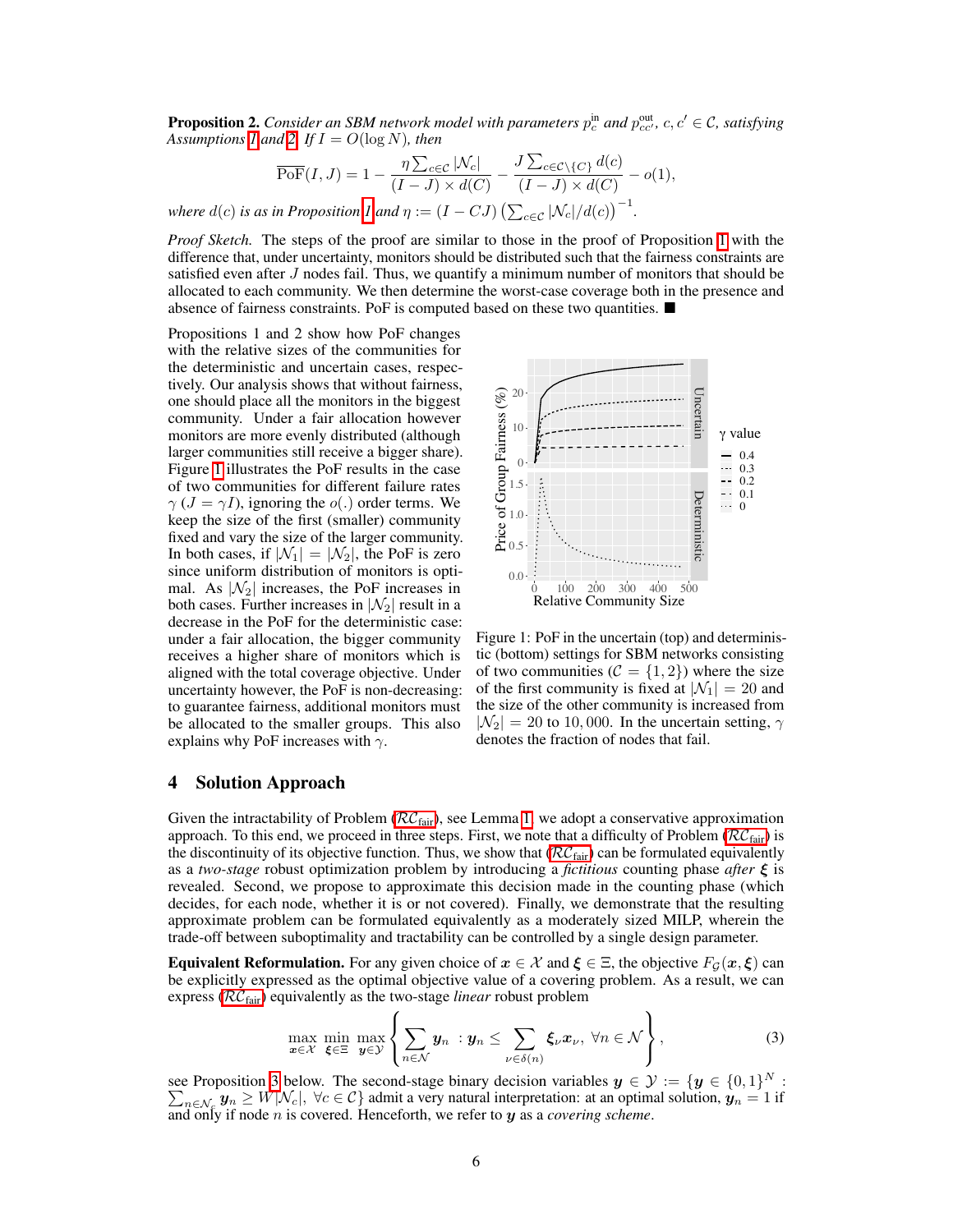**Definition 2** (Upward Closed Set). A set *X* given as a subset of the partially ordered set  $[0, 1]^N$ *equipped with the element-wise inequality, is said to be upward closed if for all*  $x \in \mathcal{X}$  *and*  $\bar{x} \in [0, 1]^N$  *such that*  $\bar{x} \geq x$ *, it holds that*  $\bar{x} \in \mathcal{X}$ *.* 

Intuitively, sets involving lower bound constraints on the (sums of) variables satisfy this definition. For example, sets that require a minimum fraction of coverage for each group, including maximin fairness constraints and diversity constraints [\[42\]](#page-11-6), satisfy this property.

<span id="page-6-2"></span>**Assumption 3.** We assume that: The set  $\Xi$  is defined through  $\Xi := \{0,1\}^N \cap \mathcal{T}$  for some upward *closed set*  $\mathcal{T}$  *given by*  $\mathcal{T} := \{ \boldsymbol{\xi} \in \mathbb{R}^N : A \boldsymbol{\xi} \geq \boldsymbol{b} \}$ *, with*  $A \in \mathbb{R}^{R \times N}$  and  $\boldsymbol{b} \in \mathbb{R}^R$ *.* Proposition 3. *Problems* (*RC*[fair\)](#page-3-0) *and* [\(3\)](#page-5-1) *are equivalent.*

<span id="page-6-0"></span> $K$ -adaptability Counterpart. Problem  $\left(\frac{1}{\sqrt{2}}\right)$  has the advantage of being linear. Yet, its max-min-max structure precludes us from solving it directly. We investigate a conservative approximation to Problem [\(3\)](#page-5-1) referred to as *K-adaptability counterpart*, wherein *K candidate* covering schemes are chosen in the first stage and the best (feasible and most accurate) of those candidates is selected after  $\xi$  is revealed. Formally, the *K*-adaptability counterpart of Problem  $\boxed{3}$  is

$$
\underset{\mathbf{y}^k \in \mathcal{Y}, \, k \in \mathcal{K}}{\text{maximize}} \quad \underset{\mathbf{\xi} \in \Xi}{\text{min}} \; \underset{k \in \mathcal{K}}{\text{max}} \left\{ \sum_{n \in \mathcal{N}} \mathbf{y}_n^k \; : \; \mathbf{y}_n^k \leq \sum_{\nu \in \delta(n)} \xi_{\nu} \mathbf{x}_{\nu} \; \; \forall n \in \mathcal{N} \right\}, \tag{4}
$$

<span id="page-6-3"></span><span id="page-6-1"></span> $\overline{ }$ 

where  $y^k$  denotes the *k*th candidate covering scheme,  $k \in \mathcal{K}$ . We emphasize that the covering schemes are not inputs but rather *decision variables* of the *K*-adaptability problem. Only the value *K* is an input. The optimization problem will identify the best *K* covering schemes that satisfy all the constraints including fairness constraints. The trade-off between optimality and computational complexity of Problem  $\left(\frac{\mu}{\sigma}\right)$  can conveniently be tuned using the single parameter *K*.

**Reformulation as an MILP.** We derive an exact reformulation for the  $K$ -adaptability counterpart  $(\frac{1}{4})$ of the *robust covering problem* as a moderately sized MILP. Our method extends the results from [\[37\]](#page-11-11) to significantly more general uncertainty sets that are useful in practice, and to problems involving constraints on the set of covered nodes. Henceforth, we let  $\mathcal{L} := \{0, \ldots, N\}^K$ , and we define  $\mathcal{L}_+ := \{ \ell \in \mathcal{L} : \ell > 0 \}$  and  $\mathcal{L}_0 := \{ \ell \in \mathcal{L} : \ell \geq 0 \}$ . We present a variant of the generic *K*-adaptability Problem [\(4\)](#page-6-1), where the uncertainty set  $\Xi$  is parameterized by vectors  $\ell \in \mathcal{L}$ . Each  $\ell$ is a *K*-dimensional vector, whose *k*th component encodes if the *k*th covering scheme satisfies the constraints of the second stage maximization problem. In this case,  $\ell_k = 0$ . Else, if the *k*th covering scheme is infeasible,  $\ell_k$  is equal to the index of a constraint that is violated.

Theorem 1. *Under Assumption [3,](#page-6-2) Problem* [\(4\)](#page-6-1) *is equivalent to the mixed-integer bilinear program*

max  $\tau$ 

s.t. 
$$
\tau \in \mathbb{R}, \ x \in \mathcal{X}, \ y^k \in \mathcal{Y} \ \forall k \in \mathcal{K}
$$
  
\n $\theta(\ell), \ \beta^k(\ell) \in \mathbb{R}_+^N, \ \alpha(\ell) \in \mathbb{R}_+^R, \ \nu(\ell) \in \mathbb{R}_+^K, \ \lambda(\ell) \in \Delta_K(\ell)$   
\n $\tau \le -e^{\top} \theta(\ell) + \alpha(\ell)^{\top} b - \sum_{\substack{k \in \mathcal{K}: \\ k \neq 0}}^{\infty} (y^k_{\ell_k} - 1) \nu_k(\ell) + \dots$   
\n $\dots + \sum_{\substack{k \in \mathcal{K}: \\ k \neq 0}}^{\infty} \sum_{n \in \mathcal{N}}^{\infty} y^k_n \beta^k_n(\ell) + \sum_{k \in \mathcal{K}} \lambda_k(\ell) \sum_{n \in \mathcal{N}} y^k_n$   
\n $\theta_n(\ell) \le A^{\top} \alpha(\ell) + \sum_{\substack{k \in \mathcal{K}: \\ \ell_k \neq 0}}^{\infty} \sum_{\substack{v \in \delta(\ell_k) \\ \ell_k \neq 0}}^{\infty} x_v \nu_k(\ell) - \sum_{\substack{k \in \mathcal{K}: \\ \ell_k \neq 0}}^{\infty} \sum_{\substack{v \in \delta(n) \\ \ell_k \neq 0}}^{\infty} x_v \beta^k_n(\ell) \ \forall n \in \mathcal{N}$   
\n $\theta(\ell) \in \mathbb{R}_+^N, \ \alpha(\ell) \in \mathbb{R}_+^R, \ \nu(\ell) \in \mathbb{R}_+^K$   
\n $1 \le -e^{\top} \theta(\ell) + \alpha(\ell)^{\top} b - \sum_{\substack{k \in \mathcal{K}: \\ \ell_k \neq 0}}^{\infty} (y^k_{\ell_k} - 1) \nu_k(\ell)$   
\n $\forall \ell \in \mathcal{L}_+$ ,  
\n $\theta_n(\ell) \le A^{\top} \alpha(\ell) + \sum_{\substack{k \in \mathcal{K}: \\ \ell_k \neq 0}}^{\infty} \sum_{\substack{v \in \delta(\ell_k) \\ \ell_k \neq 0}}^{\infty} x_v \nu_k(\ell) \ \forall n \in \mathcal{N}$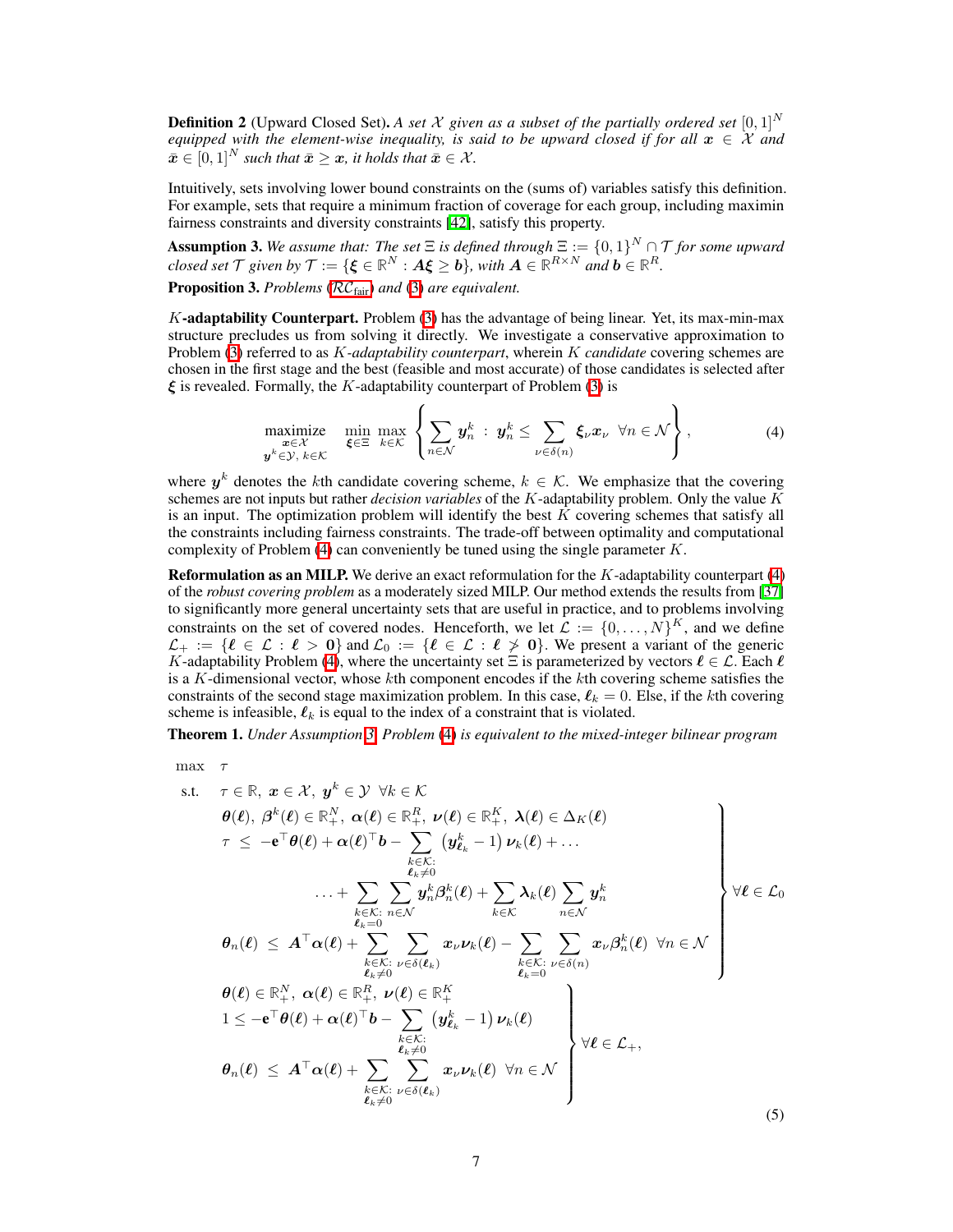*which can be reformulated equivalently as an MILP using standard "Big-M" techniques since all bilinear terms are products continuous and binary variables. The size of this MILP scales with*  $|{\cal L}| = (N + 1)^K$ ; it is polynomial in all problem inputs for any fixed K.

*Proof Sketch.* The reformulation relies on three key steps: First, we partition the uncertainty set by using the parameter  $\ell$ . Next, we show that by relaxing the integrality constraint on the uncertain parameters  $\xi$ , the problem remains unchanged. This is the key result that enables us to provide an equivalent formulation for Problem  $\left(\frac{\pi}{4}\right)$ . Finally, we employ linear programming duality theory, to reformulate the robust optimization formulation over each subset. As a result, the formulation has two sets of decision variable: *(a)* The decision variables of the original problem; *(b)* Dual variables parameterized by  $\ell$  which emerge from the dualization.

**Bender's Decomposition.** In Problem [\(5\)](#page-6-3), once binary variables x and  $\{y^k\}_{k\in\mathcal{K}}$  are fixed, the problem decomposes across  $\ell$ , i.e., all remaining variables are real valued and can be found by solving a linear program for each  $\ell$ . Bender's decomposition is an *exact* solution technique that leverages such decomposable structure for more efficient solution  $[9, 16]$  $[9, 16]$  $[9, 16]$ . Each iteration of the algorithm starts with the solution of a relaxed master problem, which is fed into the subproblems to identify violated constraints to add to the master problem. The process repeats until no more violated constraints can be identified. The formulations of master and subproblems are provided in Section  $\mathbf{E}$ .

Symmetry Breaking Constraints. Problem **5** presents a large amount of symmetry. Indeed, given *K* candidate covering schemes  $y^1, \ldots, y^K$ , their indices can be permuted to yield another, distinct, feasible solution with identical cost. The symmetry results in significant slow down of the Brand-and-Bound procedure [\[18\]](#page-10-16). Thus, we introduce symmetry breaking constraints in the formulation  $\overline{5}$  that stipulate the candidate covering schemes be lexicographically decreasing. We refer to  $[44]$  for details.

#### 5 Computational Study on Social Networks of Homeless Youth

We evaluate our approach on the five social networks from Table  $\Pi$ . Details on the data are provided in Section  $\overline{A}$ . We investigate the robust graph covering problem with maximin racial fairness constraints. All experiments were ran on a Linux 16GB RAM machine with Gurobi v6.5.0.

First, we compare the performance of our approach against the greedy algorithm of  $[43]$  and the degree centrality heuristic (DC). The results are summarized in Figure  $\sqrt{2}$  (left). From the figure, we observe that an increase in *K* results in an increase in performance along both axes, with a significant jump from  $K = 1$  to  $K = 2, 3$  (recall that K controls complexity/optimality trade-off of our approximation). We note that the gain starts diminishing from  $K = 2$  to  $K = 3$ . Thus, we only run up to  $K = 3$ . In addition the computational complexity of the problem increases exponentially with *K*, limiting us to increase *K* beyond 3 for the considered instances. As demonstrated by our results,  $K \sim 3$  was sufficient to considerably improve fairness of the covering at moderate price to efficiency. Compared to the baselines, with  $K = 3$ , we significantly improve the coverage of the worse-off group over greedy (resp. DC) by 11% (resp. 23%) on average across the five instances.

Second, we investigate the effect of uncertainty on the coverage of the worse-off group and on the PoF, for both the deterministic ( $J = 0$ ) and uncertain ( $J > 0$ ) cases as the number of monitors I is varied in the set  $\{N/3, N/5, N/7\}$ . These settings are motivated by numbers seen in practice (typically, the number of people that can be invited is 15-20% of network size). Our results are summarized in Table  $\overline{2}$ . Indeed, from the table, we see for example that for  $I = N/3$  and  $J = 0$  our approach is able to improve the coverage of the worse-off group by  $11{\text -}20\%$  and for  $J > 0$  the improvevment in the worse-case coverage of the worse-off group is 7-16%. On the other hand, the PoF is very small: 0.28% on average for the deterministic case and at most 6.4% for the uncertain case. These results are consistent across the range of parameters studied. We note that the PoF numbers also match our analytical results on PoF in that uncertainty generally induces higher PoF.

Third, we perform a head-to-head comparison of our approach for  $K = 3$  with the results in Table  $\overline{\Pi}$ . Our findings are summarized in Table  $\overline{5}$  in Section [A.](#page-0-1) As an illustration, in SPY3, the worst-case coverage by racial group under our approach is: White 90%, Hispanic 44%, Mixed 85% and Other 87%. These numbers suggest that coverage of Hispanics (the worse-off group) has increased from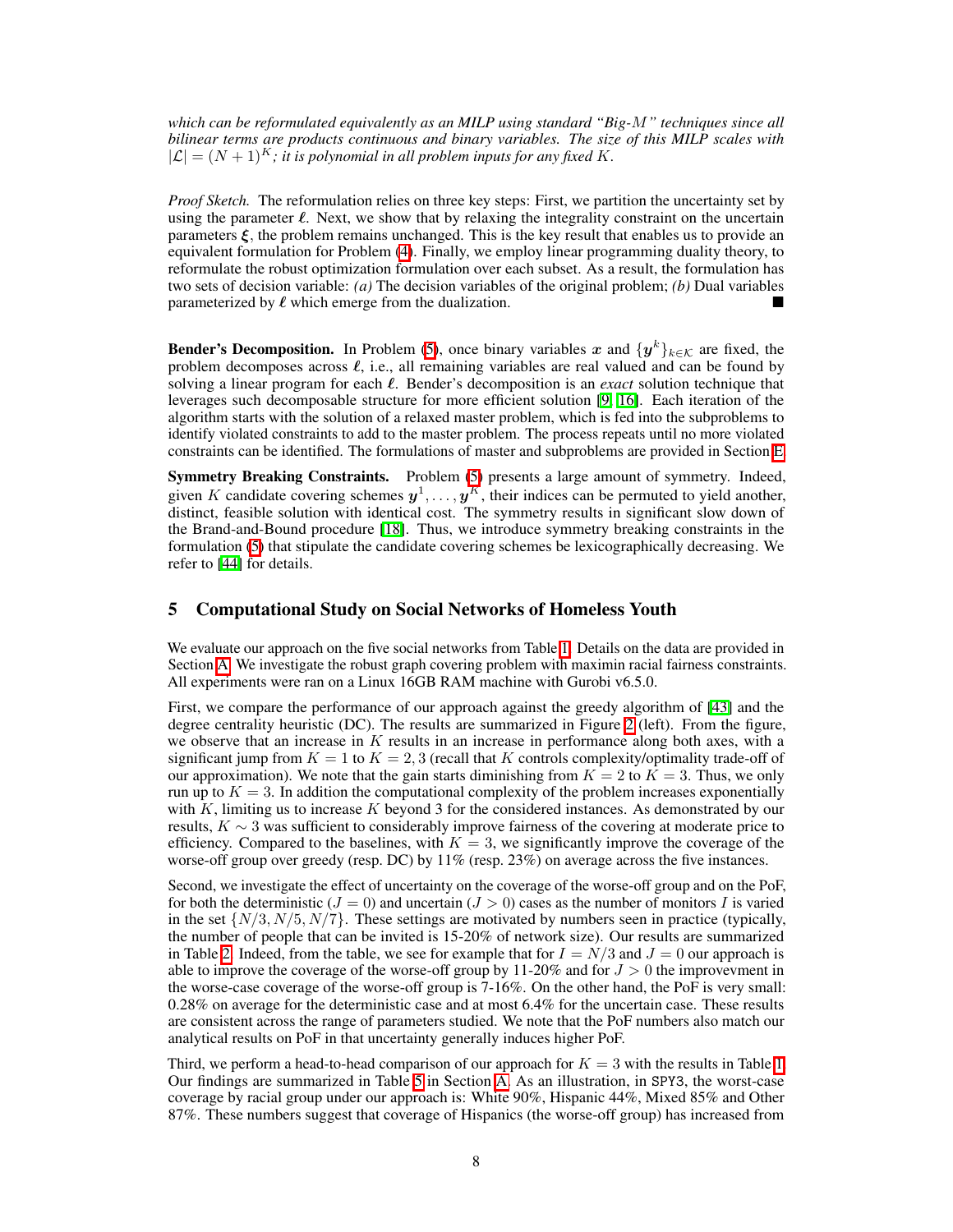<span id="page-8-0"></span>

Figure 2: Left figure: Solution quality (overall worst-case coverage versus worst-case coverage of the group that is worse-off) for each approach (DC, Greedy, and  $K$ -adaptability for  $K = 1, 2, 3$ ); The points represent the results of each approach applied to each of the five real-world social networks from Table  $\prod$ ; Each shaded area corresponds to the convex hull of the results associated with each approach; Approaches that are more fair (resp. efficient) are situated in the right- (resp. top-)most part of the graph. Right figure: Average of the ratio of the objective value of the master problem to the network size (across the five instances) in dependence of solver time for the Bender's decomposition approach (dotted line) and the Bender's decomposition approach augmented with symmetry breaking constraints (solid line). For both sets of experiments, the setting was  $I = N/3$  and  $J = 3$ .

<span id="page-8-1"></span>

|                  |                  | Improvement in Min. Percentage Covered $(\%)$ |           |         |      |      | PoF $(\%)$ |                       |     |                |     |                |     |
|------------------|------------------|-----------------------------------------------|-----------|---------|------|------|------------|-----------------------|-----|----------------|-----|----------------|-----|
| Name             | Size $N$         | Uncertainty Level J                           |           |         |      |      |            | Uncertainty Level $J$ |     |                |     |                |     |
|                  |                  | $\mathbf{0}$                                  |           | 2       | 3    | 4    | 5          | $\Omega$              |     | $\mathfrak{D}$ | 3   | $\overline{4}$ | 5   |
| SPY1             | 95               | 15                                            | 16        | 14      | 10   | 10   | 9          | 1.4                   | 1.0 |                | 1.3 | 3.3            | 4.2 |
| SPY <sub>2</sub> | 117              | 20                                            | 14        | 9       | 10   | 8    | 10         | 0.0                   | 1.2 | 3.7            | 3.3 | 3.6            | 3.7 |
| SPY <sub>3</sub> | 118              | 20                                            | 16        | 16      | 15   | 11   | 10         | 0.0                   | 3.4 | 4.8            | 6.4 | 3.2            | 4.0 |
| MFP1             | 165              | 17                                            | 15        | 7       | 11   | 14   | 9          | 0.0                   | 3.1 | 5.4            | 2.4 | 6.3            | 4.4 |
| MFP <sub>2</sub> | 182              | 11                                            | 12        | 10      | 9    | 12   | 12         | 0.0                   | 1.0 | 1.0            | 2.2 | 2.4            | 3.6 |
|                  | Avg. $(I = N/3)$ | 16.6                                          | 14.6      | $\cdot$ | 11.0 | 11.0 | 10.0       | 0.3                   | 1.9 | 3.4            | 3.1 | 3.8            | 4.0 |
| Avg. $(I =$      | N/5              | 15.0                                          | 13.8      | 14.0    | 10.0 | 9.0  | 6.7        | 0.6                   | 2.1 | 3.2            | 3.2 | 3.9            | 3.8 |
| Avg. $(I =$      | N/               | 12.2                                          | $\cdot^4$ |         | 11.4 | 8.2  | 6.4        | 0.1                   | 2.5 | 35             | 3.2 | 3.5            | 4.0 |

Table 2: Improvement on the worst-case coverage of the worse-off group and associated PoF for each of the five real-world social networks from Table  $\overline{1}$ . The first five rows correspond to the setting  $I = N/3$ . In the interest of space, we only show averages for the settings  $I = N/5$  and  $I = N/7$ . In the deterministic case  $(J = 0)$ , the PoF is measured relative the coverage of the true optimal solution (obtained by solving the integer programming formulation of the graph covering problem). In the uncertain case ( $J > 0$ ), the PoF is measured relative to the coverage of the greedy heuristic of  $[43]$ .

33% to 44%, a significant improvement in fairness. To quantify the overall loss due to fairness, we also compute PoF values. The maximum PoF across all instances was at most  $4.2\%$ , see Table  $\overline{5}$ .

Finally, we investigate the benefits of augmenting our formulation with symmetry breaking constraints. Thus, we solve all five instances of our problem with the Bender's decomposition approach with and without symmetry breaking constraints. The results are summarized in Figure  $\sum$  (right). Across our experiments, we set a time limit of 2 hours since little improvement was seen beyond that. In all cases, and in particular for  $K = 2$  and 3, symmetry breaking results in significant speed-ups. For  $K = 3$  (and contrary to Bender's decomposition augmented with symmetry breaking), Bender's decomposition alone fails to solve the master problem to optimality within the time limit. We would like to remark that employing *K*-adaptability is necessary: indeed, Problem ( $\overline{RC_{fair}}$ ) would not fit in memory. Similarly, using Bender's decomposition is needed: even for moderate values of *K* (2 to 3), the *K*-adaptability MILP  $(5)$  could not be loaded in memory.

Conclusion. We believe that the robust graph covering problem with fairness constraints is worthwhile to investigate. It poses a huge number of challenges and holds great promise in terms of the realm of possible real-world applications with important potential societal benefits, e.g., to prevent suicidal ideation and death and to protect individuals during disasters such as landslides.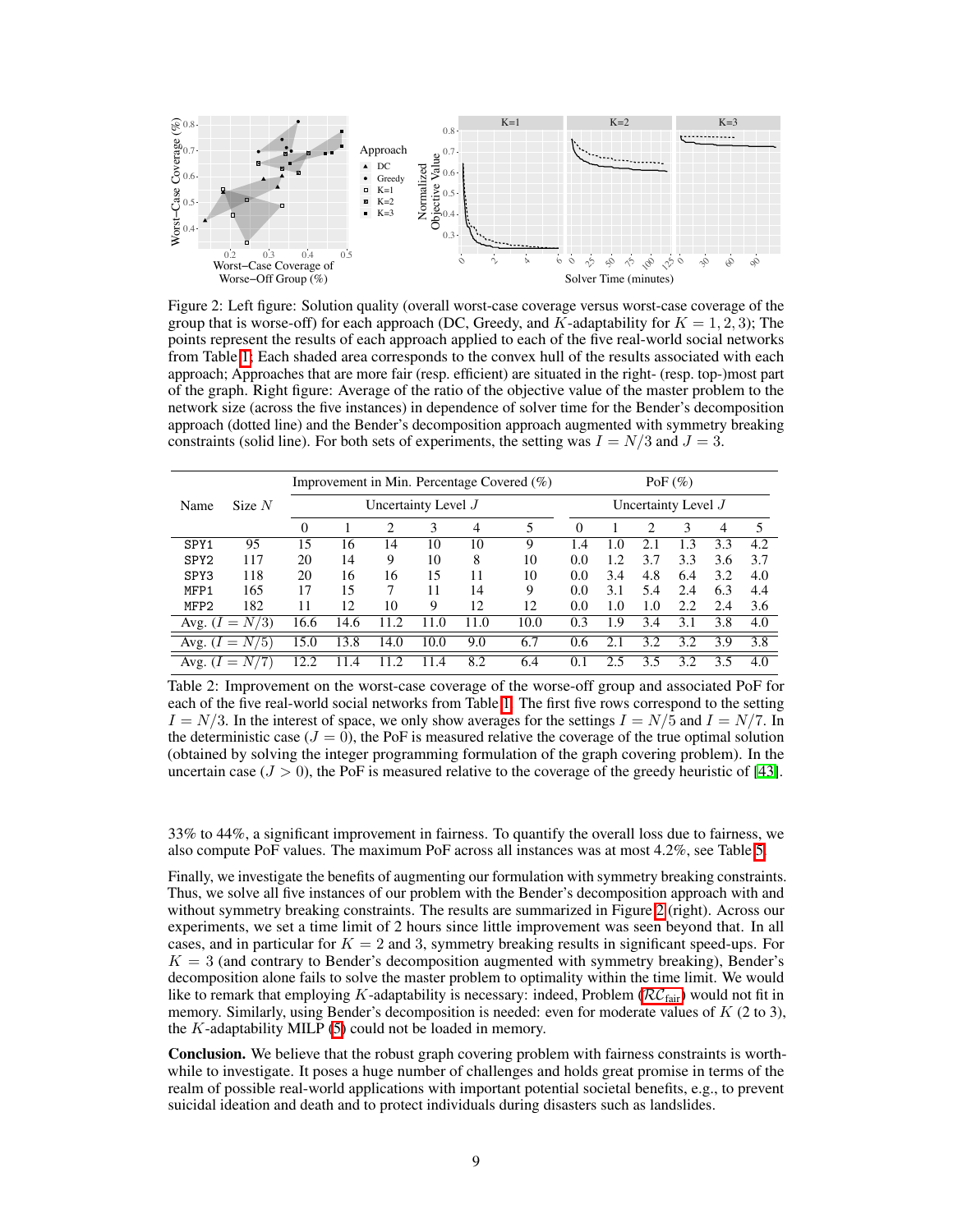#### Acknowledgements

We are grateful to three anonymous referees whose comments helped substantially improve the quality of this paper. This work was supported by the Smart & Connected Communities program of the National Science Foundation under NSF award No. 1831770 and by the US Army Research Office under grant number W911NF1710445.

#### References

- <span id="page-9-2"></span>[1] Sina Aghaei, Mohammad Javad Azizi, and Phebe Vayanos. Learning optimal and fair decision trees for non-discriminative decision-making. In *Proceedings of the Thirty-Third AAAI Conference on Artificial Intelligence*, 2019.
- <span id="page-9-4"></span>[2] Faez Ahmed, John P. Dickerson, and Mark Fuge. Diverse weighted bipartite b-matching. In *Proceedings of the 26th International Joint Conference on Artificial Intelligence*, pages 35–41. AAAI Press, 2017.
- <span id="page-9-7"></span>[3] Mohammad-Javad Azizi, Phebe Vayanos, Bryan Wilder, Eric Rice, and Milind Tambe. Designing fair, efficient, and interpretable policies for prioritizing homeless youth for housing resources. In *International Conference on the Integration of Constraint Programming, Artificial Intelligence, and Operations Research*, pages 35–51. Springer, 2018.
- <span id="page-9-0"></span>[4] Anamika Barman-Adhikari, Stephanie Begun, Eric Rice, Amanda Yoshioka-Maxwell, and Andrea Perez-Portillo. Sociometric network structure and its association with methamphetamine use norms among homeless youth. *Social science research*, 58:292–308, 2016.
- <span id="page-9-6"></span>[5] Mohammad-Hossein Bateni, Yiwei Chen, Dragos F. Ciocan, and Vahab Mirrokni. Fair resource allocation in a volatile marketplace. In *Proceedings of the 2016 ACM Conference on Economics and Computation*, pages 819–819. ACM, 2016.
- <span id="page-9-5"></span>[6] Xiaohui Bei, Xinhang Lu, Pasin Manurangsi, and Warut Suksompong. The price of fairness for indivisible goods. In *Proceedings of the Twenty-Eighth International Joint Conference on Artificial Intelligence, IJCAI-19*, pages 81–87. International Joint Conferences on Artificial Intelligence Organization, 7 2019.
- <span id="page-9-8"></span>[7] Aharon Ben-Tal, Laurent El Ghaoui, and Arkadi Nemirovski. *Robust optimization*, volume 28. Princeton University Press, 2009.
- <span id="page-9-3"></span>[8] Nawal Benabbou, Mithun Chakraborty, Xuan-Vinh Ho, Jakub Sliwinski, and Yair Zick. Diversity constraints in public housing allocation. In *Proceedings of the 17th International Conference on Autonomous Agents and MultiAgent Systems*, pages 973–981. International Foundation for Autonomous Agents and Multiagent Systems, 2018.
- <span id="page-9-14"></span>[9] Jacques F. Benders. Partitioning procedures for solving mixed-variables programming problems. *Computational Management Science*, 2(1):3–19, 2005.
- <span id="page-9-9"></span>[10] Dimitris Bertsimas, David B. Brown, and Constantine Caramanis. Theory and applications of robust optimization. *SIAM review*, 53(3):464–501, 2011.
- <span id="page-9-13"></span>[11] Dimitris Bertsimas and Constantine Caramanis. Finite adaptability in multistage linear optimization. *IEEE Transactions on Automatic Control*, 55(12):2751–2766, 2010.
- <span id="page-9-11"></span>[12] Dimitris Bertsimas and Iain Dunning. Multistage robust mixed-integer optimization with adaptive partitions. *Operations Research*, 64(4):980–998, 2016.
- <span id="page-9-1"></span>[13] Dimitris Bertsimas, Vivek F Farias, and Nikolaos Trichakis. The price of fairness. *Operations Research*, 59(1):17–31, 2011.
- <span id="page-9-10"></span>[14] Dimitris Bertsimas and Angelos Georghiou. Design of near optimal decision rules in multistage adaptive mixed-integer optimization. *Operations Research*, 63(3):610–627, 2015.
- <span id="page-9-12"></span>[15] Dimitris Bertsimas and Angelos Georghiou. Binary decision rules for multistage adaptive mixed-integer optimization. *Mathematical Programming*, 167(2):395–433, 2018.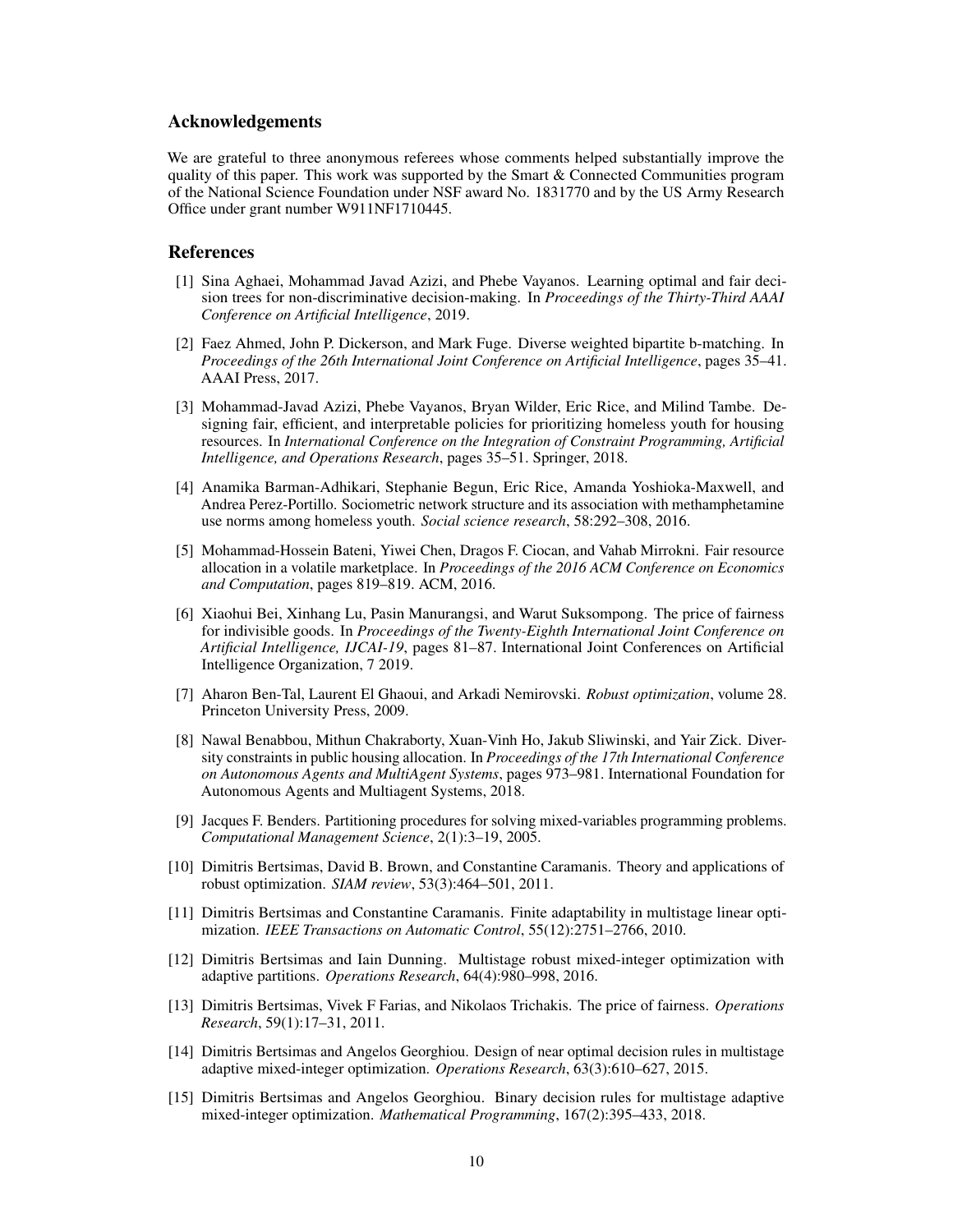- <span id="page-10-15"></span>[16] Dimitris Bertsimas and John Tsitsiklis. Introduction to linear programming. *Athena Scientific*, 1:997, 1997.
- <span id="page-10-9"></span>[17] Dimitris Bertsimas and Phebe Vayanos. Data-driven learning in dynamic pricing using adaptive optimization. *Optimization Online*, 2017.
- <span id="page-10-16"></span>[18] Dimitris Bertsimas and Robert Weismantel. *Optimization over integers*, volume 13.
- <span id="page-10-1"></span>[19] Ilija Bogunovic, Slobodan Mitrovic, Jonathan Scarlett, and Volkan Cevher. Robust submodular ´ maximization: A non-uniform partitioning approach. In *Proceedings of the 34th International Conference on Machine Learning-Volume 70*, pages 508–516. JMLR. org, 2017.
- <span id="page-10-11"></span>[20] André Chassein, Marc Goerigk, Jannis Kurtz, and Michael Poss. Faster algorithms for minmax-min robustness for combinatorial problems with budgeted uncertainty. *European Journal of Operational Research*, 2019.
- <span id="page-10-8"></span>[21] Chandra Chekuri, Jan Vondrak, and Rico Zenklusen. Dependent randomized rounding via exchange properties of combinatorial structures. In *2010 IEEE 51st Annual Symposium on Foundations of Computer Science*, pages 575–584. IEEE, 2010.
- <span id="page-10-3"></span>[22] Vincent Conitzer, Rupert Freeman, Nisarg Shah, and Jennifer W. Vaughan. Group fairness for the allocation of indivisible goods. In *Proceedings of the 33rd AAAI Conference on Artificial Intelligence (AAAI)*, 2019.
- <span id="page-10-13"></span>[23] Sergio Currarini, Matthew O. Jackson, and Paolo Pin. An economic model of friendship: Homophily, minorities, and segregation. *Econometrica*, 77(4):1003–1045, 2009.
- <span id="page-10-4"></span>[24] Hadi Elzayn, Shahin Jabbari, Christopher Jung, Michael Kearns, Seth Neel, Aaron Roth, and Zachary Schutzman. Fair algorithms for learning in allocation problems. In *Proceedings of the Conference on Fairness, Accountability, and Transparency*, pages 170–179. ACM, 2019.
- [25] Uriel Feige. A threshold of ln n for approximating set cover. *Journal of the ACM (JACM)*, 45(4):634–652, 1998.
- <span id="page-10-14"></span>[26] Stephen E. Fienberg and Stanley S. Wasserman. Categorical data analysis of single sociometric relations. *Sociological methodology*, 12:156–192, 1981.
- <span id="page-10-5"></span>[27] Benjamin Fish, Ashkan Bashardoust, Danah Boyd, Sorelle Friedler, Carlos Scheidegger, and Suresh Venkatasubramanian. Gaps in information access in social networks? In *The World Wide Web Conference*, pages 480–490. ACM, 2019.
- [28] Alan Frieze and Michał Karoński. *Introduction to random graphs*. Cambridge University Press, 2016.
- <span id="page-10-10"></span>[29] Grani A. Hanasusanto, Daniel Kuhn, and Wolfram Wiesemann. K-adaptability in two-stage robust binary programming. *Operations Research*, 63(4):877–891, 2015.
- <span id="page-10-0"></span>[30] Michael Isaac, Brenda Elias, Laurence Y. Katz, Shay-Lee Belik, Frank P. Deane, Murray W. Enns, Jitender Sareen, and Swampy Cree Suicide Prevention Team (12 members). Gatekeeper training as a preventative intervention for suicide: a systematic review. *The Canadian Journal of Psychiatry*, 54(4):260–268, 2009.
- <span id="page-10-2"></span>[31] Jon Kleinberg, Yuval Rabani, and Éva Tardos. Fairness in routing and load balancing. In *40th Annual Symposium on Foundations of Computer Science (Cat. No. 99CB37039)*, pages 568–578. IEEE, 1999.
- <span id="page-10-7"></span>[32] Amanda Kube, Sanmay Das, and Patrick Fowler. Allocating interventions based on predicted outcomes: A case study on homelessness services. In *Proceedings of the AAAI Conference on Artificial Intelligence*, 2019.
- <span id="page-10-12"></span>[33] Miller McPherson, Lynn Smith-Lovin, and James M. Cook. Birds of a feather: Homophily in social networks. *Annual review of sociology*, 27(1):415–444, 2001.
- <span id="page-10-6"></span>[34] Kaname Miyagishima. Fair criteria for social decisions under uncertainty. *Journal of Mathematical Economics*, 80:77–87, 2019.